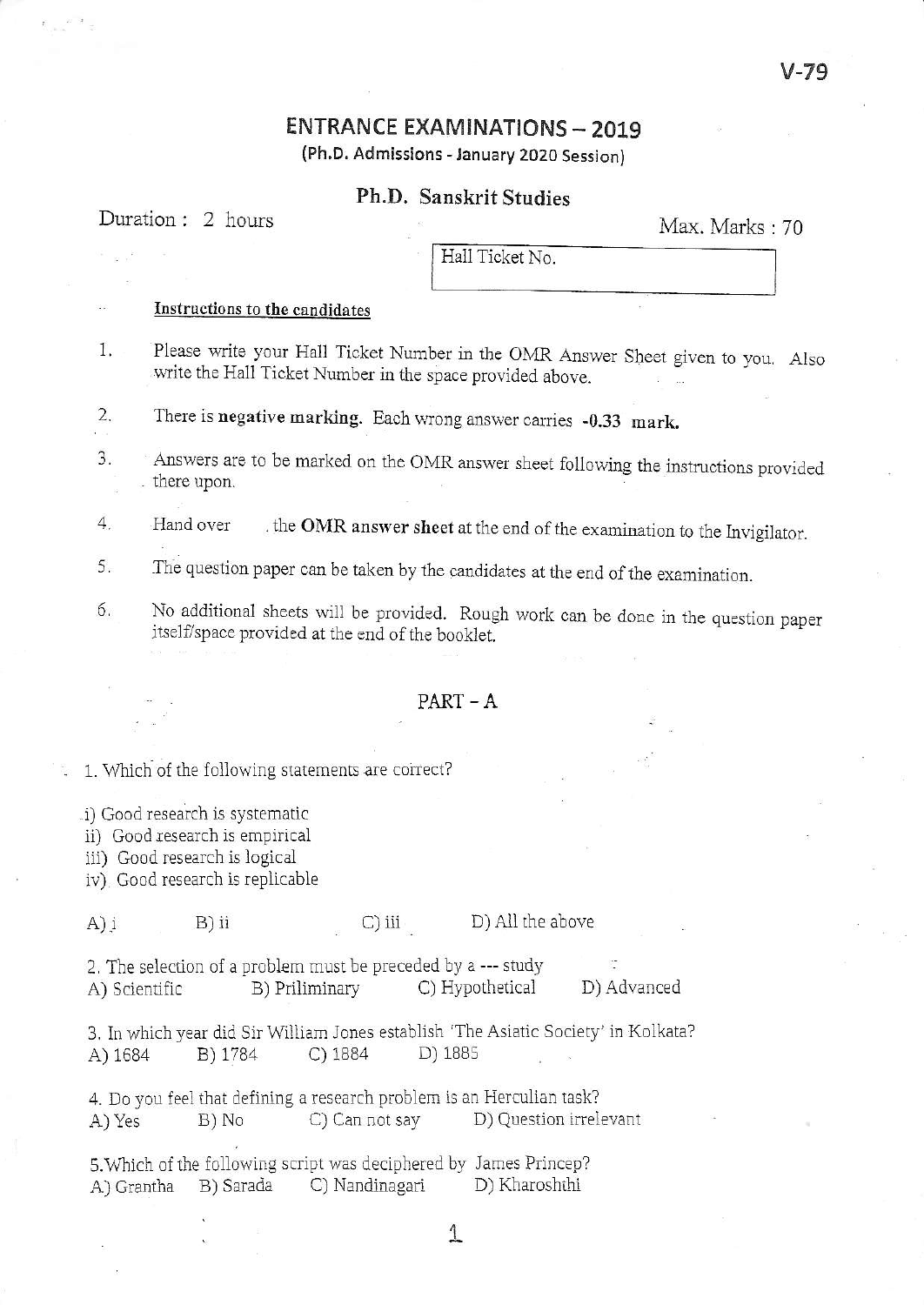6. Working --- are a set of suggested tentative solutions of explanations of a research problem A) Proposal B) Principles C) Guidelines D) Hypotheses 7. How do you consider this research question - 'Why is productivity in Japan so much higher than in India?' A) Anbiguous B) Clear C) Hypothetical D) Not sure 8. Which scholar expressed as following? शक्तिर्निपुणताभ्यासलोकशास्त्रकाव्याद्यवेक्षणात् । काव्यज्ञशिक्षयाभ्यास इति हेतुस्तदुद्भवे ।। A) Gangesopadhyaya B) Jaimini C) Panini D) Mammata 9. A concept which can take on different quantitative values is called? A) Integer B) Variable C) Data D) Program 10. Which of the following indologists did a first ever Sanskrit to English translation?<br>A) Charles Wilkins B) Max Muller C) William Jones D) Franz Bopp A) Charles Wilkins B) Max Muller 11. One can experiment with a 'control group' in the following Sanskrit disciplines A) Ayurveda B) Yoga C) Pākaśāstra D) All the above 12. How many types of experiment is explained by C.R. Kothari? A) Two B) Three C) Four D) Five 13. Exploratory research studies are also termed as – research studies.<br>A) Descriptive B) Formulatory C) Diagnostic D) l D) Hypothesis-testing 14. Who is the famous Bha;yakara in Indian grammatical tradition? A) Katyayana B) Patanjali C) Bhartrharl D) Haradatta 15. Which of the following is not a corect synonym of the word - 'anusandhanam'? A) Gavesaṇā B) Anveṣaṇā C) Pariśodhanam D) Saṃyojanā 16. According to the Principle of Replication, the experiment should be A) Stopped B) Repeated C) Reviewed D) Concluded 17. Regional office of NCTE Southern Region is located in one of the following places A) Bangalore B) Chennai C) Cochin D) Hyderabad 18. Is statistical approach applicable in Sanskrit research? A) Yes B) No C) Not sure D) Irrelevant question 19. नाऽमूलं लिख्यते किञ्चित् नाऽनपेक्षितमुच्यते – who said this?<br>A) Vyasa B) Jagannatha C) Mallinatha A) Vyasa B) Jagannatha C) Mallinatha D) Bhasa 20. One of the following texts is related to Sanskrit phonetics<br>
A) Samhita B) Brahmana C) Pratisakhya A) Samhita  $\overline{B}$ ) Brahmana C) Pratisakhya D) Sarvanukramani

 $V - 7$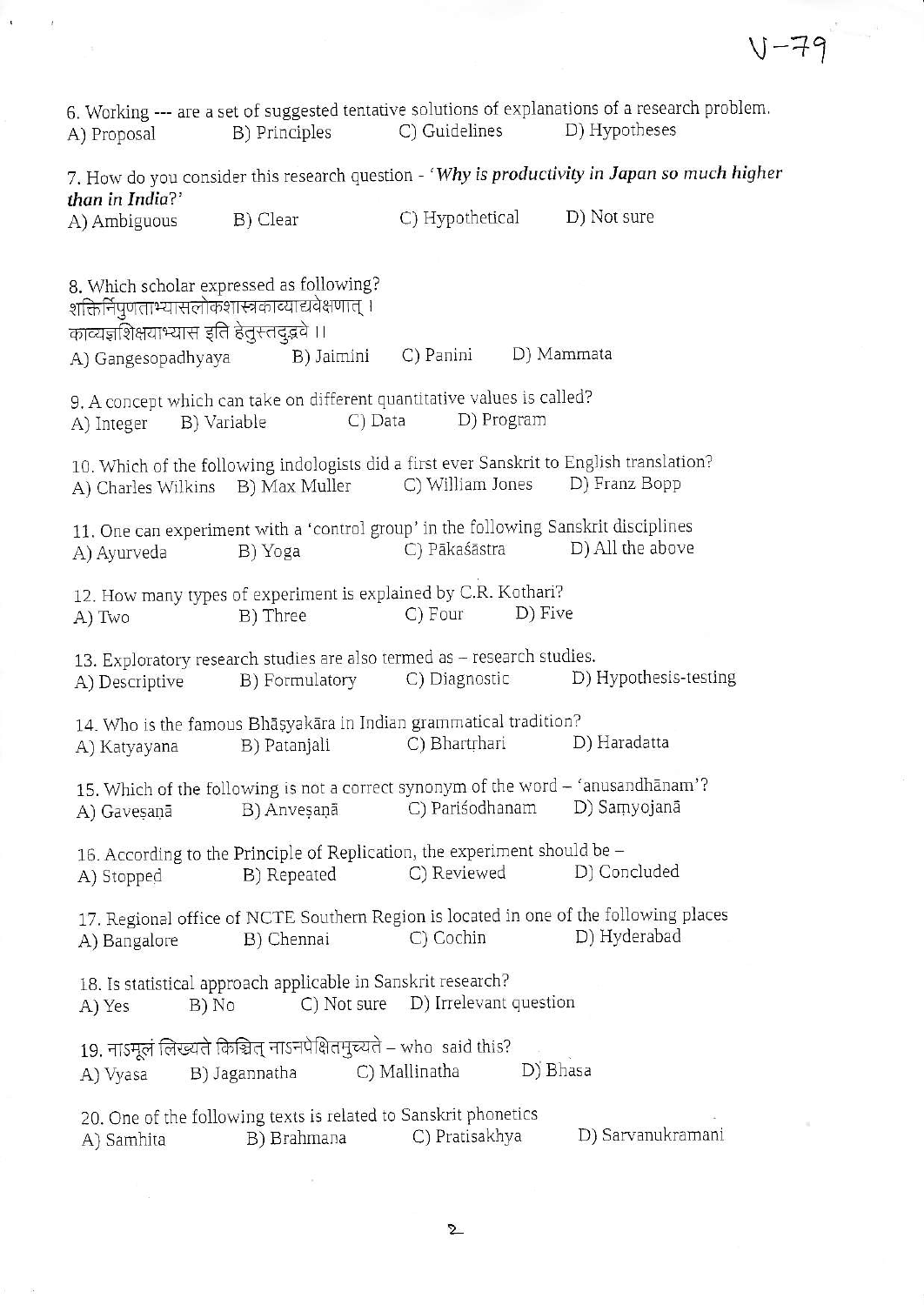$\vee$ -79 21. Who was the Chairman of First Sanskrit Commission? A) Prof. R.N. Dandekar B) Dr. Suniti Kumar Chatterjee C) Dr. V. Raghavan D) Prof. TRV Murthy 22. How many types of Hypothesis are considered?<br>A) Two B) Three C) Four D) Five 23. In Hypothesis ' $\alpha$  error' belongs to which type?<br>A) Type I B) Type II C) Type III D) Type IV A) Type  $I$  B) Type  $II$  C) Type III 24. Quite often we all hear that a --- clearly stated, is a problem half solved<br>A) Thesis B) Point C) Problem D) Dissertation A) Thesis B) Point C) Problem D) Dissertation  $25.$  ज्ञान-विज्ञान विमुक्तये is a slogan of? A) NAAC B) NCTE C) UGC D)AICTE 26. The research hypothesis is ---?<br>A) an outcome B) a proposal C) a predictive statement D) a Variable 27. Who has authored the 'History of Dharmashastra'? A) V.S. Apte B) R.G. Bhandarkar C) P.V. Kane D) R.N. Dandekar 28. One of the following methods is related to Behavioural Sciences A) Observation method B) Interview method C) Questionnairc D) Data collection 29. The concept of 'avasara' is a part of? A) Tantrayukthi B) 03 Sangatis C) 06 Sangatis D) Anubandha Chatushtaya 30. One of the following alternatives is not a synonym of Hypothesis A) अभ्यूहः B) प्राक्कल्पना C) सम्भावितनिर्णयः D) प्रबन्धः 31. How many types of 'Siddhanta' were mentioned by Gotama? A) 02 B) 03 C) 04 D) 05 32. Known to Unknown approach is considered in one of the following types of research<br>A) Applied research B) Basic research C) Case study D) Frontier research A) Applied research B) Basic research C) Case study 33. Deductive reasoning is informally called – approach<br>
A) Bottom up B) Top-down C) Left-right B) Top-down C) Left-right D) Right-left

 $\mathbf{I}$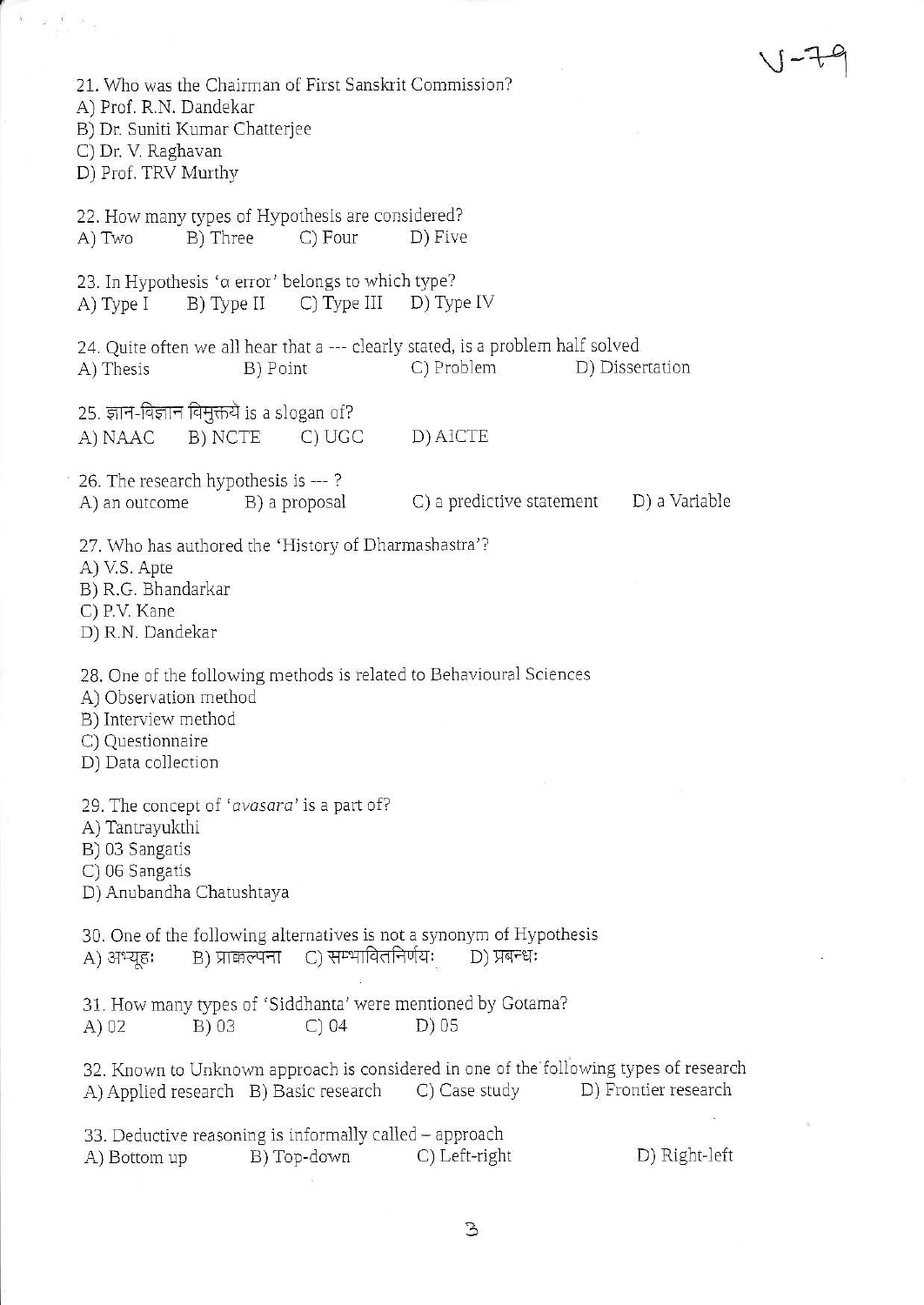34. This text is considered to be the first historical text in Sanskrit

A) Arthashastra

B) Natyashastra

C) Rajatarangini<br>D) Mahabharata Tatparya Nirnaya

35. Who said - 'A hypothesis must be falsifiable'?

B) Karl Potter A) Karl Popper C) René Descartes D) Aristotle

## Part - B

| 36. समीचीनम् वाक्यं चिनुत -<br>A) देवदत्ताय क्रुध्यति<br>B) देवदत्तम् अभिक्रृध्यति<br>C) A तथा B उभयमपि साधु<br>D) विकल्पाः असमीचीनाः |              |                                 |        |              |  |  |  |
|---------------------------------------------------------------------------------------------------------------------------------------|--------------|---------------------------------|--------|--------------|--|--|--|
| 37. नाट्यशास्त्रानुसार कति रसाः ?<br>A) नव                                                                                            | B) अष्टौ     | C) उभयमपि                       |        | D) नोभयम्    |  |  |  |
| 38. भावप्रधानम् --- भवति ।<br>A) निपातः                                                                                               | 'в) उपसर्गः  | C) धात्वर्थः                    |        | D) आख्यातम्  |  |  |  |
| 39. 'बुद्धिमान्' इत्यत्र कः प्रत्ययः विहितः?<br>A) तवतु                                                                               | B) मतुप्     | C) तमप्                         |        | D) किः       |  |  |  |
| 40. 'तिष्ठद्गु' - इति समसनं कुत्र अन्तर्भवति?<br>A) अव्ययीभावे                                                                        | B) तत्पुरुषे | C) दिगौ            D) द्वन्द्वे |        |              |  |  |  |
| 41. महाभारते --- पर्वणि विदुरनीतिः विद्यते ।<br>A) शान्ति                                                                             | B) भीष्म     | C) उद्योग                       |        | D) आदि       |  |  |  |
| 42. सव्यञ्जनः सानुस्वारः शुद्धो वा स्वरः --- भवति ।<br>A) वर्णः                                                                       | B) ध्वनिः    | C) अच्                          |        | D) अक्षरम्   |  |  |  |
| 43. कर्णभारनाटके परशुरामशिष्यः कर्णः केन कृमिणा दष्टः ?                                                                               |              |                                 |        | D) वज्रमुखेन |  |  |  |
| 44. दर्शपूर्णमासशब्दे  ' <u>दर्श</u> ' इत्यस्य को वा अर्थः निर्दिष्टः?<br>A) अष्टक                                                    | B) अष्टमी    | C) प्रतिपत्                     |        | D) अमावास्या |  |  |  |
| 45. शुल्बसूत्रे  ' <u>शुल्ब '</u> शब्दस्य को वा अर्थः?<br>B) दण्डः<br>A) रज्जुः                                                       |              | C) शिफा                         | D) लता |              |  |  |  |

 $\tilde{\Xi}$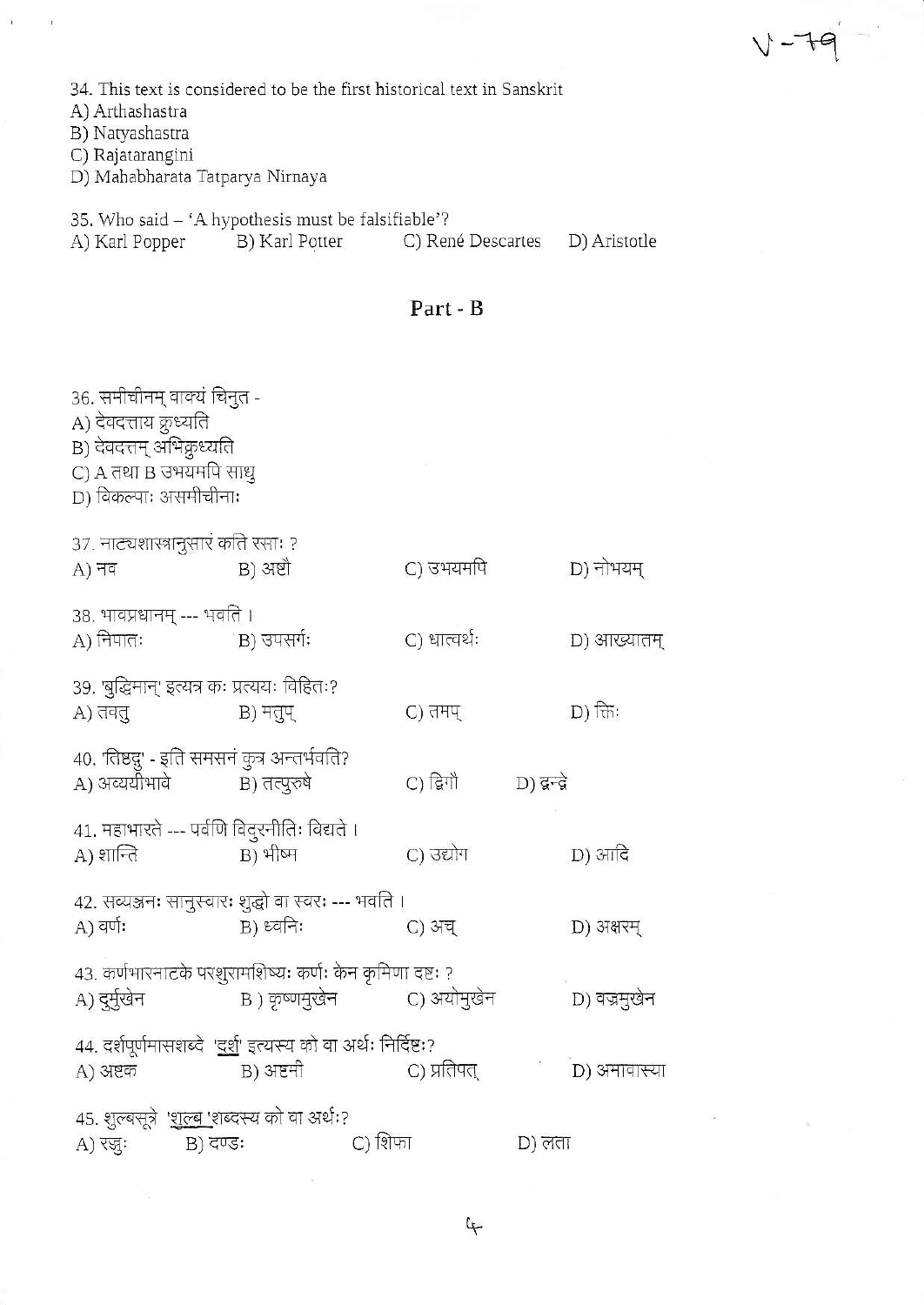$V - 79$ 

 $\sim$   $\sim$   $\sim$ 

|                                                                                                                                                                                                                                                                                        | A) पूर्वनिपातः                | 46. समासप्रकरणे उपसर्जनसंज्ञायाः किं प्रयोजनम् ?<br>B) परनिपातः                                       | C) अप्रधानम्      | D) प्रधानम्    |  |  |
|----------------------------------------------------------------------------------------------------------------------------------------------------------------------------------------------------------------------------------------------------------------------------------------|-------------------------------|-------------------------------------------------------------------------------------------------------|-------------------|----------------|--|--|
|                                                                                                                                                                                                                                                                                        |                               | 47. Meronymy is a --- relation in WordNet<br>A) Syntactic B) Semantic                                 | C) Phonemic       | D) Phonetic    |  |  |
|                                                                                                                                                                                                                                                                                        | $A)$ थस                       | 48. 'अकुरुताम्' इति तिङन्तस्य युक्तः परस्मैपदी-प्रत्ययः?<br>B) तस्                                    | C) आताम् D) आथाम् |                |  |  |
|                                                                                                                                                                                                                                                                                        | A) कप्                        | ४९. 'रामः' इत्यत्र कः प्रत्ययः विहितः?<br>B) 币                                                        | C) घप्            | D) घञ्         |  |  |
|                                                                                                                                                                                                                                                                                        | A) तुलसी                      | 50. 'Ocimum Sanctum' इत्यस्य संस्कृते किं नामधेयम् ?<br>B) हरिद्रा                                    | C) अश्वत्थः       | D) अर्कः       |  |  |
|                                                                                                                                                                                                                                                                                        |                               | 51. 'इको गुणवृद्धी' इति कीदृशं सूत्रम् ?<br>A) संज्ञासूत्रम्                     B) परिभाषासूत्रम्    | C) विधिसूत्रम्    | D) नियममूत्रम् |  |  |
|                                                                                                                                                                                                                                                                                        | A) चतुर्दश                    | 52. चरकेण कति मानसप्रकृतयः प्रोक्ताः ?<br>B) पञ्चदश                                                   | C) षोडश           | D) सप्तदश      |  |  |
| 53. पञ्चमीतत्पुरुषस्य उदाहरणं किम् ?<br>(A) ग्रामगतः (B) चोरभयम् (C) कृष्णसर्पः (D) राजपुरुषः                                                                                                                                                                                          |                               |                                                                                                       |                   |                |  |  |
| 54. How many padārthas are there in Vaiśesika Ontology ?<br>$(A)$ 24 $(B)$ 5 $(C)$ 7 $(D)$ 17                                                                                                                                                                                          |                               |                                                                                                       |                   |                |  |  |
| 55. What is the articulation place of $\xi$ ?<br>(A) कण्ठः (B) ओष्ठः (C) तालु (D) मूर्धा                                                                                                                                                                                               |                               |                                                                                                       |                   |                |  |  |
| 56. Which is the oldest school of Indian philosophy?<br>(A) Nyāya (B) Sāmkhya (C) Yoga (D) Vaiśesika                                                                                                                                                                                   |                               |                                                                                                       |                   |                |  |  |
| 57. Which of the following are known as saddarśanas?<br>(A) Cārvāka, Jaina, Bauddha, Advaita, Nyāya, Mīmāmsā<br>(B) Cārvāka, Nyāya, Jaina, Bauddha, Sāṁkhya, Yoga<br>(C) Vyākaraņa, Nyāya, Vaiśeṣika, Mīmāṁsā, Vedānta, Jaina<br>(D) Sāmkhya, Yoga, Mīmāmsā, Vedānta, Nyāya, Vaiśeșika |                               |                                                                                                       |                   |                |  |  |
|                                                                                                                                                                                                                                                                                        |                               | 58. महाकाव्यलक्षणानि ग्रन्थेऽस्मिन् चर्चितानि<br>A) नैषधे B) साहित्यदर्पणे C) काव्यप्रकाशे D) रामायणे |                   |                |  |  |
|                                                                                                                                                                                                                                                                                        |                               | 59. शब्दशक्तिप्रकाशिकायाः कर्ता कः ?<br>A) गदाधरः B) जगदीशः C) भर्तृहरिः D) नागेशः                    |                   |                |  |  |
|                                                                                                                                                                                                                                                                                        | 60. कति वेदविकृतयः विद्यन्ते? | A) अष्टौ            B) दश C) एकादश        D) त्रिस्रः                                                 |                   |                |  |  |
|                                                                                                                                                                                                                                                                                        |                               |                                                                                                       |                   |                |  |  |

 $\label{eq:1.1} \tilde{\Sigma} = \frac{2}{\gamma^2} \left( \sigma \right) \, .$ 

 $\varsigma$